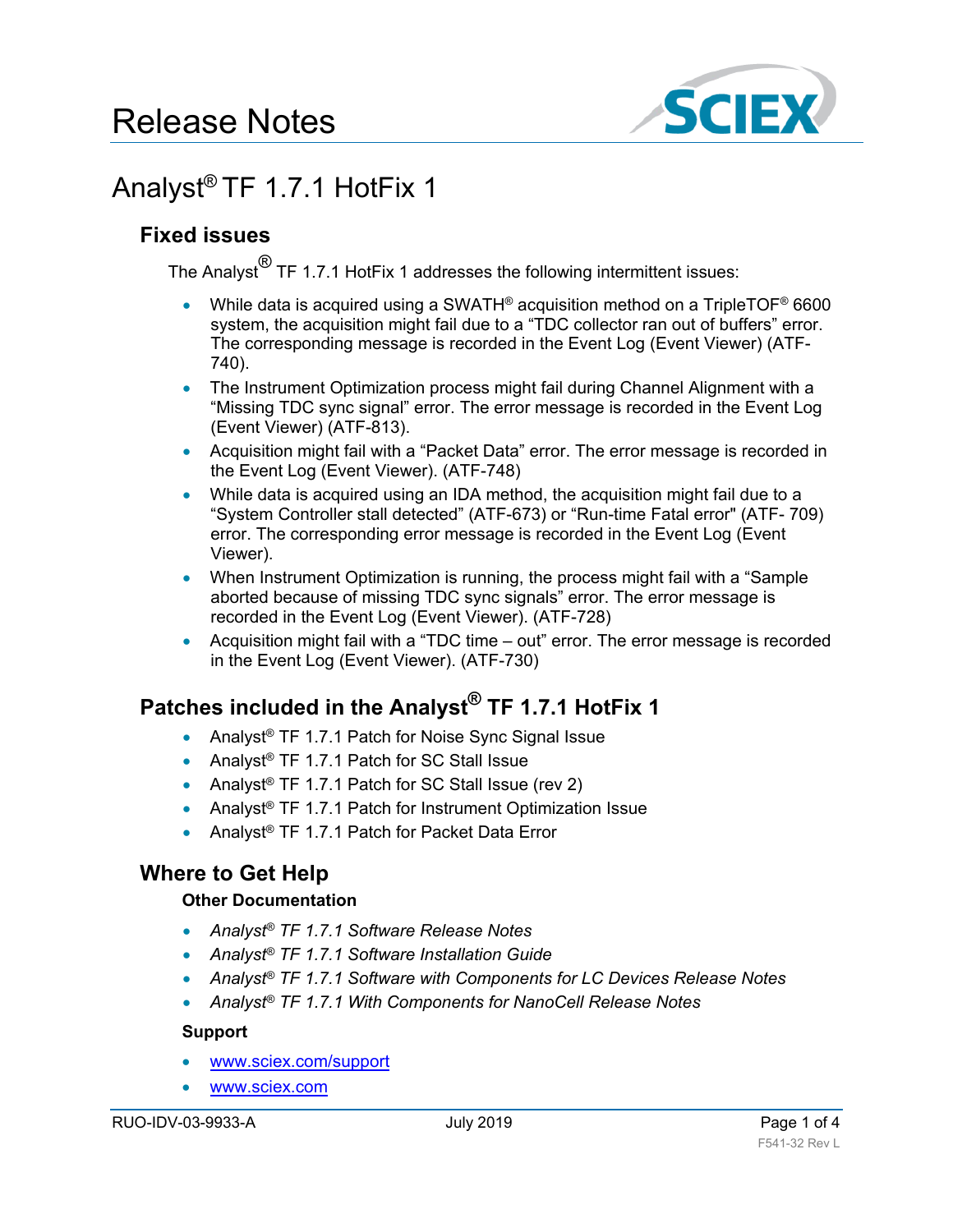### **Requirements**

- Analyst<sup>®</sup> TF 1.7.1 software
- **Note**: The Analyst*®* TF 1.7.1 HotFix 1 installer silently removes the patches listed in **Patches included in the Analyst® TF 1.7.1 HotFix 1**, if the patches are installed on the computer.

#### **Install the Software**

- 1. Download Analyst® TF 1.7.1 HotFix 1 from [https://sciex.com/software](https://sciex.com/software-support/software-downloads)[support/software-downloads](https://sciex.com/software-support/software-downloads)
- 2. Deactivate the hardware profile. Close the Analyst® software.
- 3. Double-click **Analyst TF 1.7.1 HotFix 1.exe** file and then follow the on-screen instructions.

When the HotFix is installed, a new entry is added to the Programs and Features list in Control Panel. Additionally, on the Windows 7, 32-bit or 64-bit operating system, a shortcut to the *Release Notes* can be found under: **Start > All Programs > SCIEX > Analyst TF**. On the Windows 10, 64-bit operating system, a shortcut to the folder that contains the *Release Notes* can be found under: **Start > SCIEX Analyst TF > Analyst TF Documentation**.

#### **Updated files**

The patch updates the following Analyst TF® software files:

- QueueDispatcher.dll
- ID gpib.dll
- DDMSMassSpecQS.dll
- DDMSMassSpecQS32.dll

These files can be found in the following folders:

- On 32-bit operating systems: C:\Program Files\Analyst\bin
- On 64-bit operating systems: C:\Program Files (x86)\Analyst\bin

#### **Remove the Software**

- 1. Open **Control Panel** and then click **Programs and Features**.
- 2. Select **Analyst TF 1.7.1 HotFix 1** from the list and then click **Uninstall**.
- **Note:** Removal of the Analyst*®* TF 1.7.1 HotFix 1 restores the Analyst*®* TF 1.7.1 software version that was available prior to the installation of this HotFix. However, any patches that were removed during the installation of the Analyst*®* TF 1.7.1 HotFix 1 are not restored.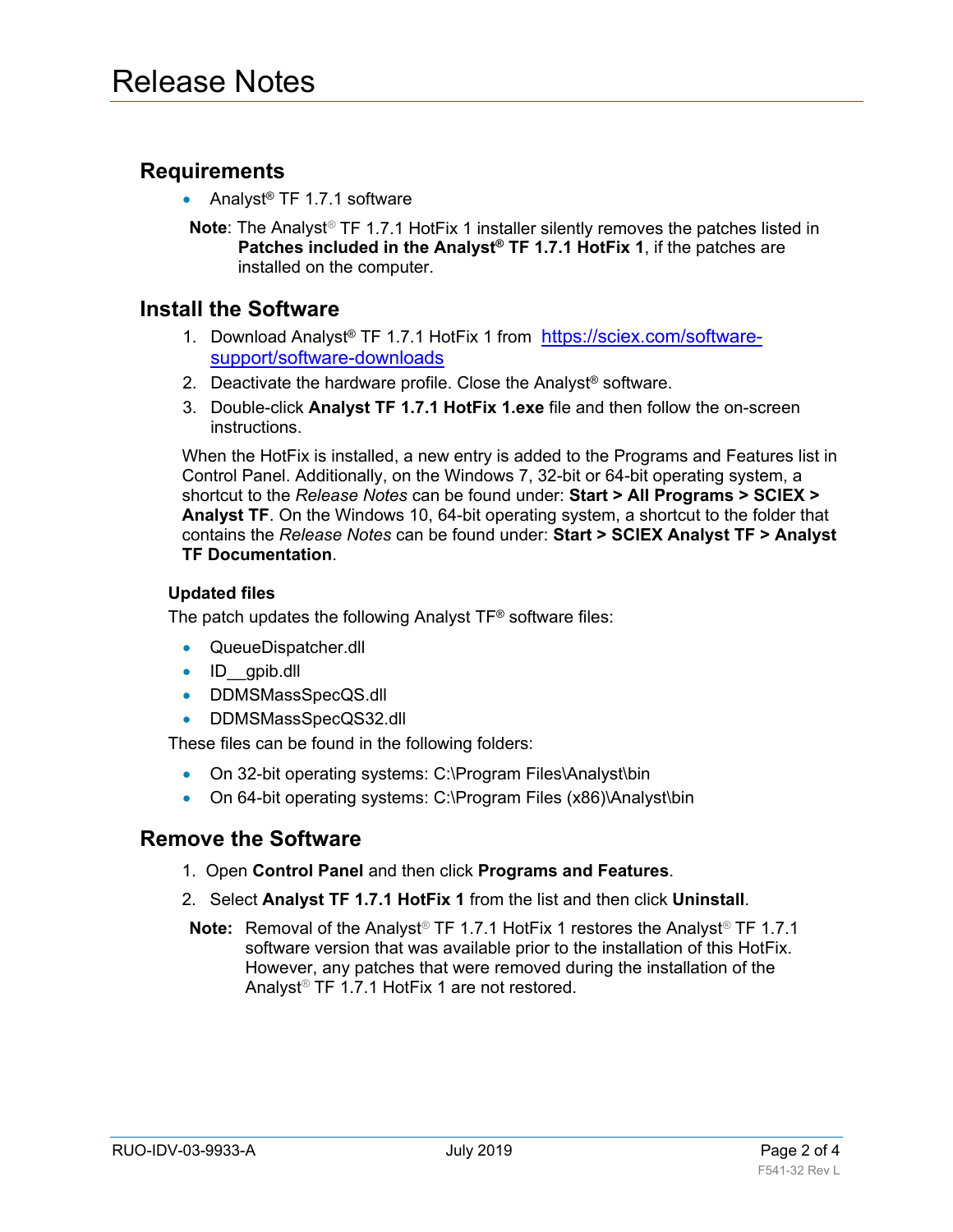#### **Known Issues and Limitations**

Intermittent batch failure was observed while running an IDA method with a long duration due to an Analyst® TF software service memory leak (ATF-672). The issue will be fixed in the Analyst® TF 1.8.1 software. The current workaround is to restart the computer every week.